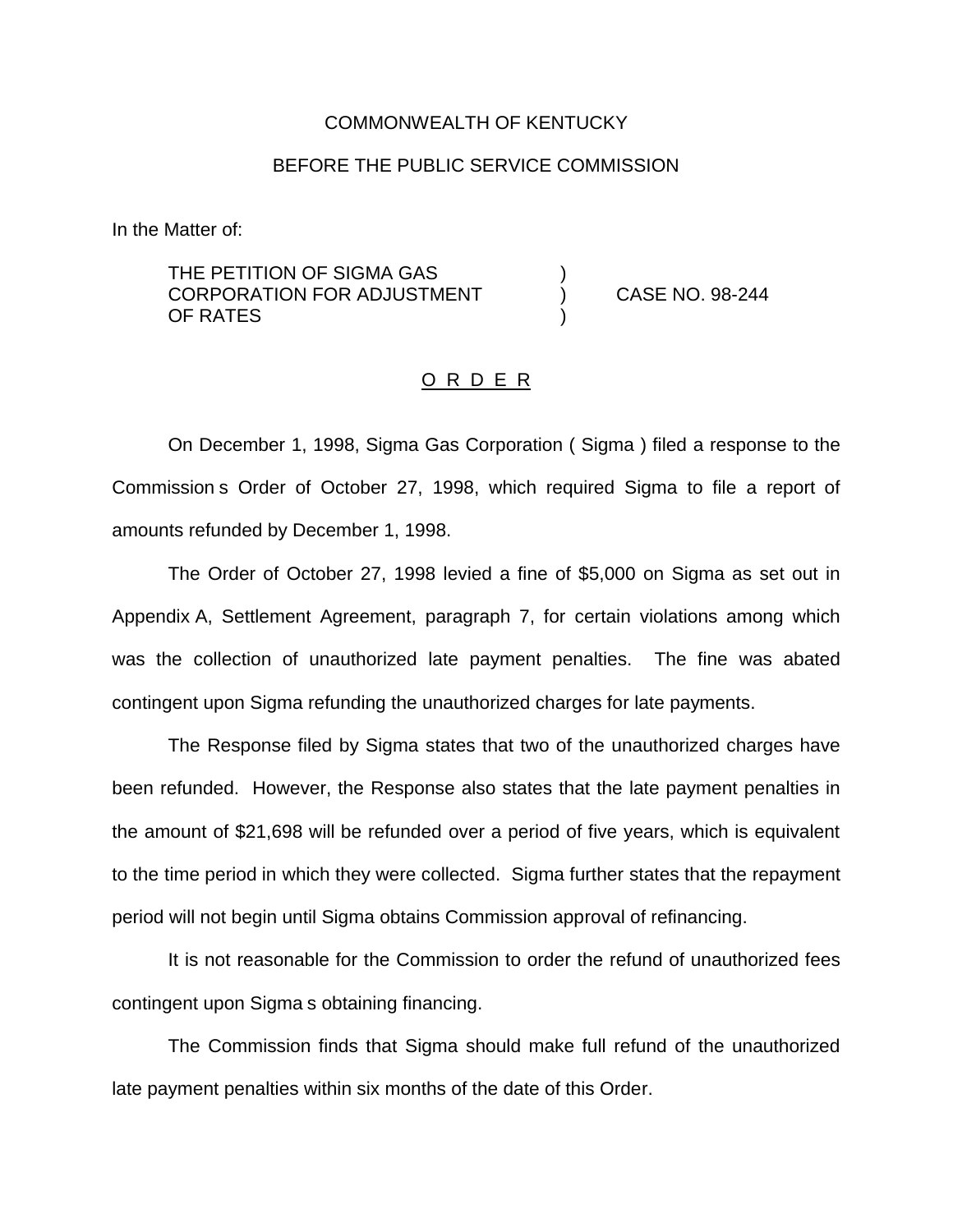Sigma should submit a refund plan to the Commission with a list of customers due refunds and the amount of refund per customer. The refund plan should provide for refunds to be paid monthly and should be structured to pay one-sixth of the total amount to be refunded in each month of the six-month refund period. The plan may provide for credit to customers bills, rather than payments directly to the customers. Sigma should describe the efforts it will make to locate customers to whom refunds are due.

Sigma should submit to the Commission the status of its loan application with the Department of Local Government ( DLG ). Recognizing the fact that Sigma has a present outstanding loan to DLG, Sigma should submit to the Commission its current payment status as well as its plans to pay its present loan balance to DLG without considering the proposed refinancing plan.

IT IS THEREFORE ORDERED that:

1. The request of Sigma for a five-year plan for refunding of unauthorized fees is denied.

2. Sigma shall make a full refund of the late payment fees it has collected within six months from the date of this Order.

3. Sigma shall submit a refund plan to the Commission with a list of customers to whom refunds are due. The refund plan shall be structured to pay onesixth of the total refund each month over the six-month period. The refund plan may provide for credit to delinquent customers bills, rather than payments directly to the customers, if those customers are due any refund. Sigma s plan shall set out the efforts it will make to locate customers to whom refunds are due. The refund plan shall provide